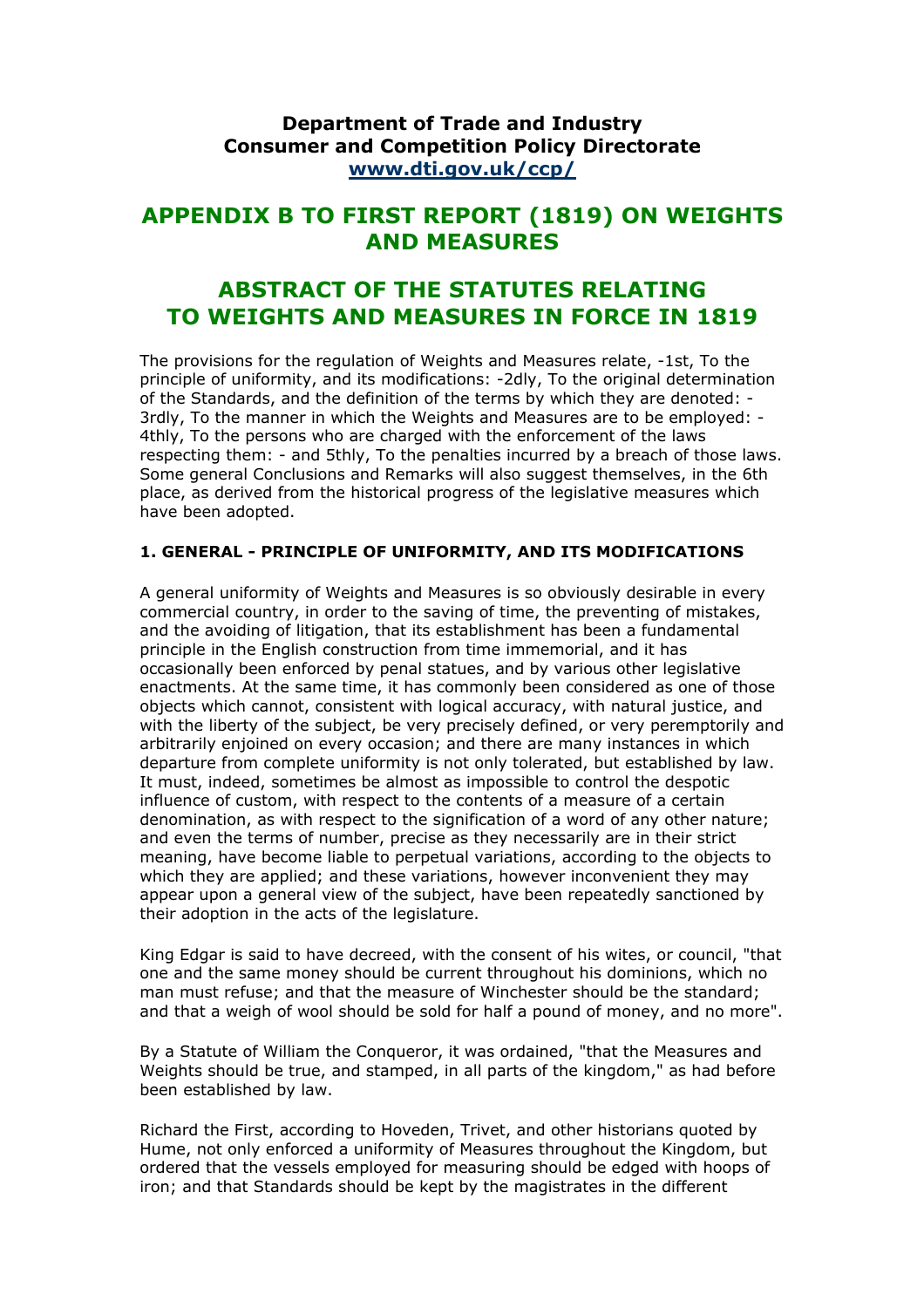countries and towns. He had also several Standard yards made of iron, that they might be secure from accidents. A particular statute was dated on St. Edmund's Day 1197.

In Magna Charta, as confirmed by Henry the third, the same uniformity is enjoyed; and the London quarter is established as the legal measure for corn.

In subsequent reigns the regulation is frequently repeated, and is enforced by various penal statues; especially by an Act of Henry 5, forbidding the use of the fate or vat of nine bushels, which had been employed in London, instead of the quarter; and by another of Charles I, directing the uniformity to be observed as well in places privileged, "as without; any usage or custom to the contrary notwithstanding". Yet even this statue admits the use of a larger bushel, under the name of water measure, and in many other cases still greater latitude has been allowed.

Oats, malt and meal, probably oatmeal, were the only kinds of grain allowed to be sold by the heap, without measuring, by an old Statute of Henry 3, or Edward 1 or 2, c.9.. But under Henry the fourth, it was enacted, that merchandises of all kinds might be freely sold in gross. By an act of James 1, it was even forbidden to sell tanned leather by weight, on pain of forfeiture, on account of the temptation to leave it wet and imperfectly tanned; but this statue was afterwards repealed.

The most remarkable of the "privileged places" appears to have been the county of Lancaster. Thus, by an Act of Richard 2, unity of Weights and Measures is ordained throughout the kingdom, "except it be in the country of Lancaster, because in that country it hath always been used to have greater measure than in any other part of the realm". And in the time of Henry 7, the Weights used for tin in the Duchy of Cornwall were allowed to be still employed, though different from the Standard, as well as the water-measure of five pecks on board of ship.

The Measure thus defined was altogether abolished, by a very rigorous Act of Charles 2, which imposes a penalty of forty shillings for selling either corn or salt in any place, by any other measure than the Winchester Bushel; and of 5*l*. on magistrates neglecting the execution of the law, although tolls of all kinds, already payable, are allowed to be taken in proportion to the accustomed measure. But the water-measure was allowed for fruit, by an Act of Queen Anne, in the form of a heaped bushel; reserving, however, the rights of the Fruiterers Company in London, to use their own measures. The preamble of this Act seems to be somewhat inaccurate, in stating that the contents of water-measure were not ascertained by law, though it might be true that the supposed "uncertainty thereof occasions many frivolous and vexatious suits between the buyer and the seller".

The greatest apparent dereliction of the principle of uniformity that has been authorised by law, seems to be the tacit admission of different measures for corn, in an Act of the present reign, which ordains, that "every inspector of corn returns" is to make a comparison between the Winchester Bushel and the "measure commonly used" in the city or town in question, and to "cause a statement in writing of such comparison to be hung up in some conspicuous place". The object of two later Acts, respecting Weights and Balances appears to have been more the prevention of intentional fraud, than the introduction of any greater uniformity into the different parts of the kingdom. The spirit of uniformity is also abandoned in the Act which directs maltsters, using various bushels, to specify their contents in gallons, for the information of the exciseman, when they set down the quantity of malt or corn measured.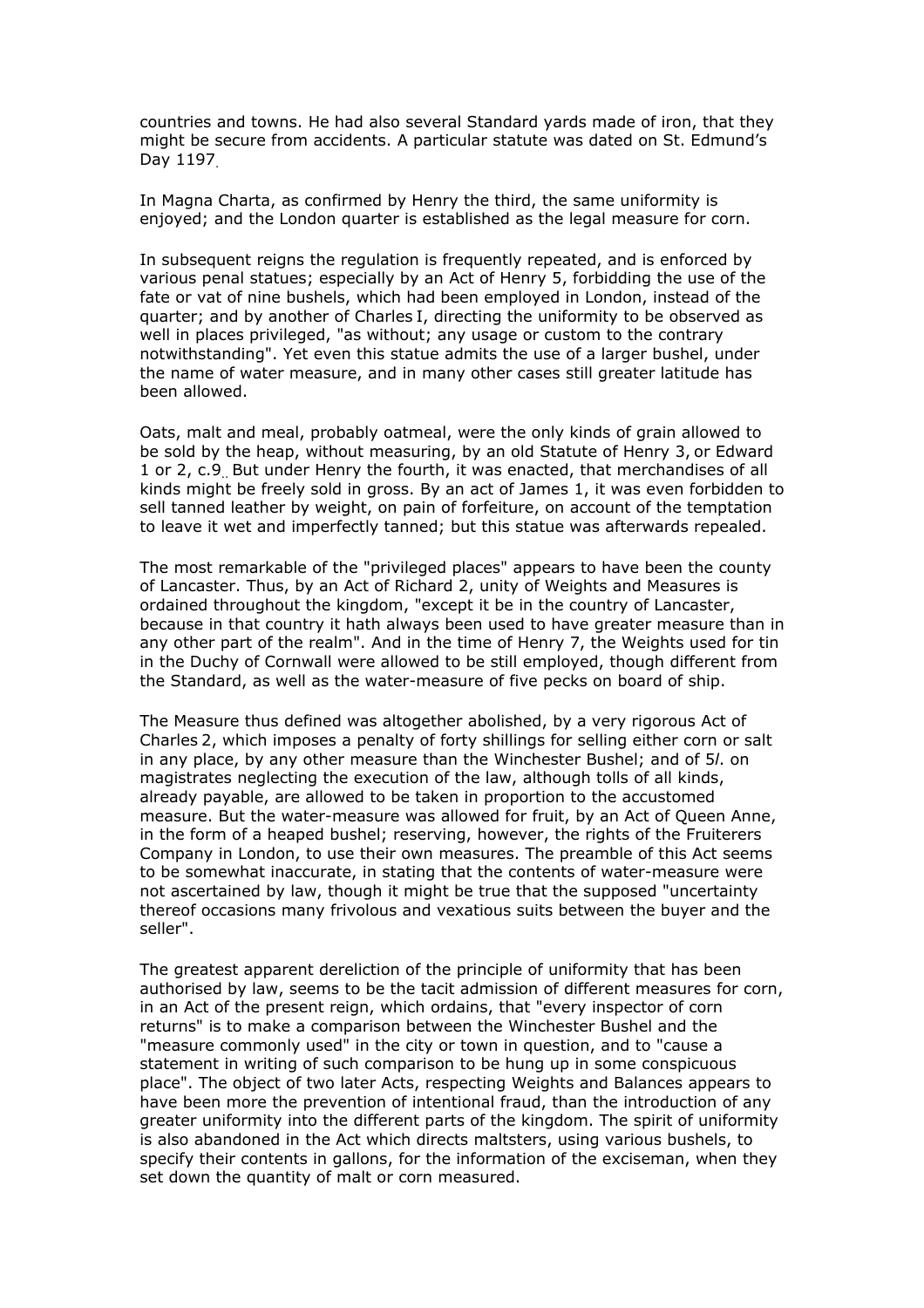#### **2. DETERMINATIONS OF STANDARDS**

THE original magnitude of the Measures of England seems to have been ascertained in a manner not very capable of affording a correct duplicate, in case that it should be necessary to have recourse to it a second time. In the Reign of Henry the third, by the consent of the whole realm of England, the Measure of our Lord the King was made; that is to say, "that an English Peny, called a Sterling, round and without clipping, shall weigh thirty-two wheat corns in the midst of the ear; and twenty pence to make an ounce, and twelve ounces one pound, and eight pound do make a gallon of wine, and eight gallons of wine do make a London bushel, which is the eighth part of a quarter". This definition is repeated in the Tractatus de Ponderibus et Mensuris, which stands as a statute of Edward 1.

Another Standard, still less precise in its magnitude for the immediate determination of measures of Length, is found in a Statute of Edward 2. It is ordained, that three barley-corns, round and dry, make an inch, twelve inches a foot, three feet a yard (ulnam), five and a half yards a perch, and forty perches in length and four in breadth, an acre. An acre had been more minutely described, for the convenience of an illiterate age, by a Statute of the preceding reign, declaring the breadth of land that constituted it for different lengths, from ten perches upwards, so as always to make one hundred and sixty square perches.

In the time of Henry 7, a new Standard Bushel appears to have been actually determined, according to the method prescribed by the Statute of Henry 3; "it was to contain eight gallons, each of eight pounds Troy of wheat, each of twelve ounces, each of twenty sterlings, or

penny-weights, each of the weight of thirty-two corns of wheat that grew in the middle of the ear;" and the Standards of all the counties were to be regulated according to this new Bushel.

If we consider this Bushel as previously ascertained, we may derive from it the linear measure of an inch, by the Statute of William 3, which declares the Winchester bushel to be round, with a plain bottom, 18 1/2 inches wide throughout, and eight inches deep; hence its contents must be 2150.42 cubic inches, and a gallon dry measure 268.8; while by an Act of the next reign, a wine gallon is declared to be a cylinder, seven inches in diameter, and six deep, or 231 cubic inches; containing, more correctly, 230.91.

In several late Acts of Parliament 272 1/4 cubic inches are mentioned as the content of a Winchester gallon, making 2,178 in a bushel.

Among the derivative Measures we may notice the Water Measure of fruit, which is simply a heaped bushel; and the coal bushel, which contains a Winchester Bushel and a quart of water, the coals being also heaped in the form of a cone. But all contracts for coals above five chaldrons, in London and Westminster, are to be understood as relating to Pool measure, with an ingrain of one chaldron in twenty, "according to the ancient custom of the port". The heap must be at least six inches in height, and its base 19 1/2 in diameter.

We find in several Statutes a comparison of these Standards with others of a different origin; thus, in an Act of Elizabeth, twenty-eight gallons of old standard are said to be about thirty-two gallons wine measure; whence the old gallon must have contained 264 cubic inches, or a little less than the Winchester gallon, if the wine gallon contained 231; or rather, since the Standard gallon of Elizabeth, in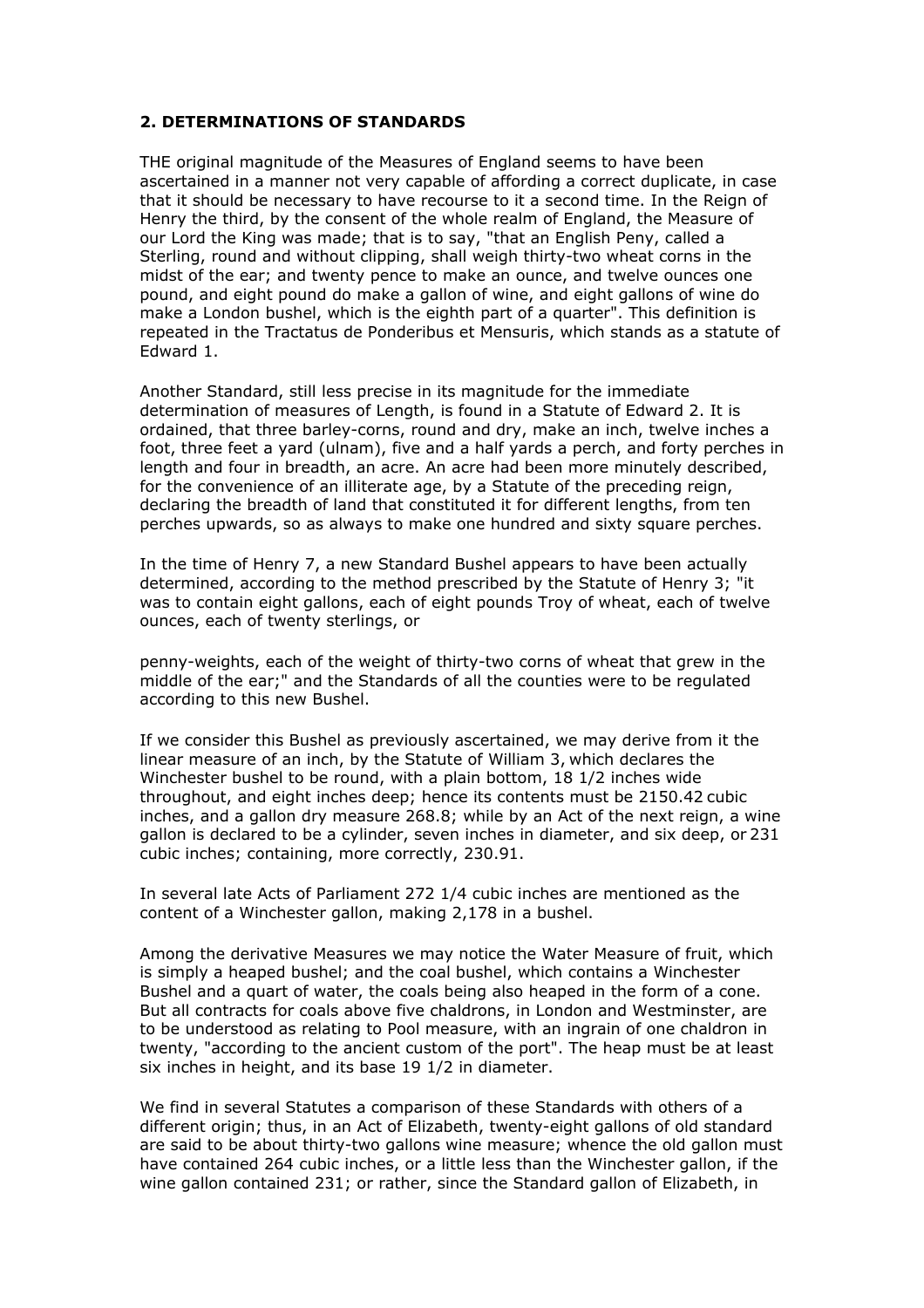the Exchequer, actually contains 271 cubic inches, the wine gallon of that day must have contained 237. From a Statute of George 1, it appears that a Scotch pint is equal to exactly 103 cubic inches.

Other Weights and Measures are still employed without any precise reference to a more authentic standard. Haverdupois weight is to be used for wool; and in 1532, the Haverdupois pound of beef and pork was to be sold for one halfpenny, of mutton and veal for three farthings, or less. Under Edward 1, a pound of money was twenty shillings, of all other things twenty-five. Plate of all kinds is to be sold by Troy weight, under a heavy penalty. In Scotland, lint-seed and hemp-seed are to be measured by "the Linlithgow barley measure streaked," which is to be marked by a dean of guild. A pound of raw silk is 24 ounces.

According to Folkes, the money pound of the Anglo-Saxons continued to be in use as the Tower pound for some centuries after the Conquest; it contained 12 ounces of 450 grains each, or 5,400 grains Troy; and this weight of silver coins was a pound sterling. The mark was two-thirds of the pound; the Anglo-Saxon shilling was one-fourth of an ounce; the Anglo-Norman 1/20 of a pound. The penny was 1/20 of an ounce, or 1/240 of a pound, both before and after the Conquest.

A barrel of beer, in London, contains, by a Statute of Charles 2, 36 ale gallons, a barrel of ale 32; but out of London, a barrel both of ale and beer was directed to contain 34 gallons, by a Statute of William and Mary. The distinction has been abolished by a late Act, which directs that all barrels, both of ale and beer, in town and in the country, shall contain 36 ale gallons.

A barrel of herrings contains 32 gallons; of salmon, 42. Barrels and casks of fish, beef, and pork, are to be gaged by wine measure. A barrel of gunpowder is to contain 100 pounds neat.

A hogshead of melasses contains 100 gallons.

The hundred weight has gradually varied from 100 to 112 pounds. In the time of Edward 1, a hundred of wax and of many other groceries was 108 pounds. The signification of the word hundred, as a number, has varied still more widely; a hundred of hempen and linen cloth was at the same time 120 yards; a hundred of spars and staves, of eggs, and of many kinds of fish, is 120; of mullets, 160; and a "great hundred" of clap-boards, contains 24 "small hundreds" of 120 each.

A chaldron of coals, at Newcastle, is fifty-two and a half hundred-weights; in London, about half as much, or thirty-six bushels. The sacks must be of certain dimensions, 52 x 26 to 50 x 25 inches.

A truss of old hay in London and Westminster is 56 pounds; of new, from 1st June to 31st August, 60. A truss of straw, in Bristol, is seven pounds; in London, 36.

The dimensions of billets of different forms and denominations are determined by several Statutes, accordingly as they are round, half round, or quarter round.

A load of wood is fifty solid feet. A multitude of other definitions, which occur in other statues, will be most conveniently arranged in the form of an alphabetical index.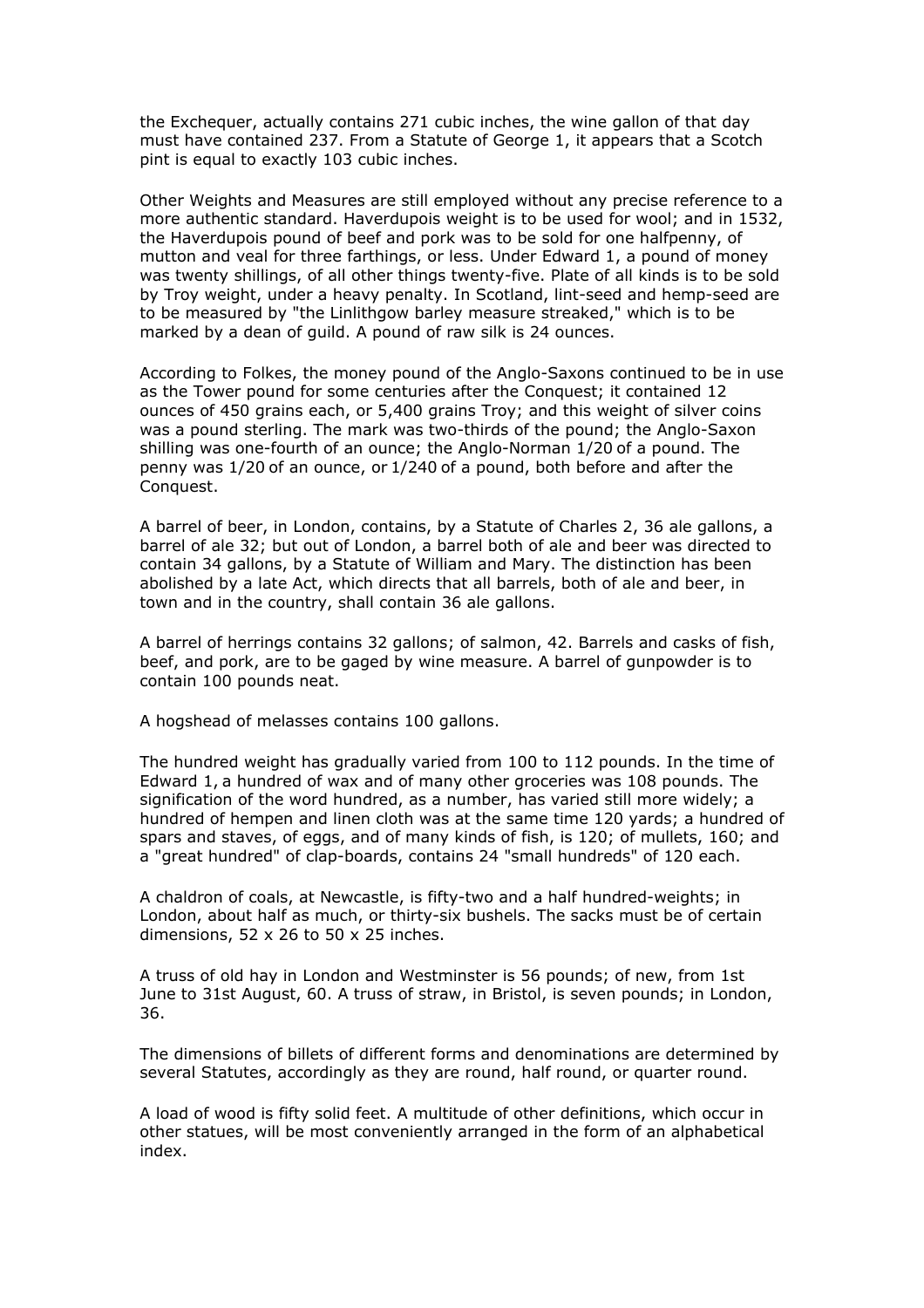Nearly allied to these are the substitutions and equivalents which have often been prescribed, where a measure is to be estimated by weight, or a weight by measure, or where the substances compared are in different states. This has already been exemplified in the case of Hay; and with respect to Wool, it was ordained by a Statute of Elizabeth, that of cloth made of raw and uncleansed wool, seventeen pounds, and from fifteen to sixteen yards should be reckoned equivalent to twelve pounds, and twelve yards of dressed cloth. By a statute of William and Mary, a bushel of salt is to be considered as weighing fifty-six pounds; but for a bushel of rock-salt 120 pounds are allowed; this was, however, altered in the same reign to seventy-five, and in the next to sixty-five, while a bushel of foreign salt remains fixed at eighty-four pounds. A bushel of crushed rock-salt is to consist of fifty-six pounds only.

By another statute of Anne, a hundred-weight of green starch is to be estimated as equal to 4,5660 solid inches; but in the first year of her successor, this measure was ordained to be equivalent to 131 pounds; for coals imported into Ireland, a measure is in each case to be provided by the collector of the customs, capable of containing a ton weight; and the duties are to be paid accordingly.

The Weights and Measures long since established by law in Ireland are, however, in many respects different from those of Great Britain. By an Act of Queen Anne, all meal and flour was to be sold by weight; and the law was extended in the reign of George the second, to all corn in general; forty stone of wheat and rye, twenty-four of barley, twenty-two of oats, and twenty of malt, being made equivalent to a quarter. The bushel for coal is to be twenty inches in diameter at the bottom, and twenty-one at the top, and to contain ten gallons Winchester Measure. But the legal Irish gallon for beer and ale contains only 217.6 cubic inches; the lime bushel was ordered to be equal in its diameter to the coal bushel, and to contain eight Winchester gallons; but by a later Act, the half-barrel of roche lime is to be twenty-one inches in diameter at the bottom in the clear, twenty-two at the top, and twelve inches deep, containing twenty Irish gallons of 217.6 cubical inches. By another Act of the present reign, the duty on malt is to be levied according to the Winchester Bushel of "eight gallons, each of 272 1/4 cubic inches".

#### **3. MANNER OF USING WEIGHTS AND MEASURES**

THE Standards of Weights and of Measures being once determined, they are still liable to considerable modifications, according to the manner in which they are employed, and the state of the substances concerned; so that various directions for weighing and for measuring have been given in the Statutes of different reigns.

In the 20th year of Edward 1 , Money having been ordered to pass by Weight, "tumbrils" were to be employed for weighing it, to the value of five shillings. Auncel weight, for which a kind of steel-yard seems to have been employed, is forbidden by a Statute of Edward 3; and even balances are to be used, the beam not turning. On the other hand, by some acts of the present reign, the turn of the scale is directed to be in favour of the Crown, and an equivalent is allowed to the proprietor of two pounds for each cask of tobacco that is not less than 450 pounds; two for each hundred weight of paper, provided that no weight of less than one pound be employed; one pound for a hundred-weight of glass bottles, and half a pound for a hundred-weight of salt. All these allowances were abolished by a late Act, but they have been since replaced on the former footing with respect to glass and paper; and stone bottles are ordered to be weighed, with the same allowance as glass; while for muriate of potash, half a pound for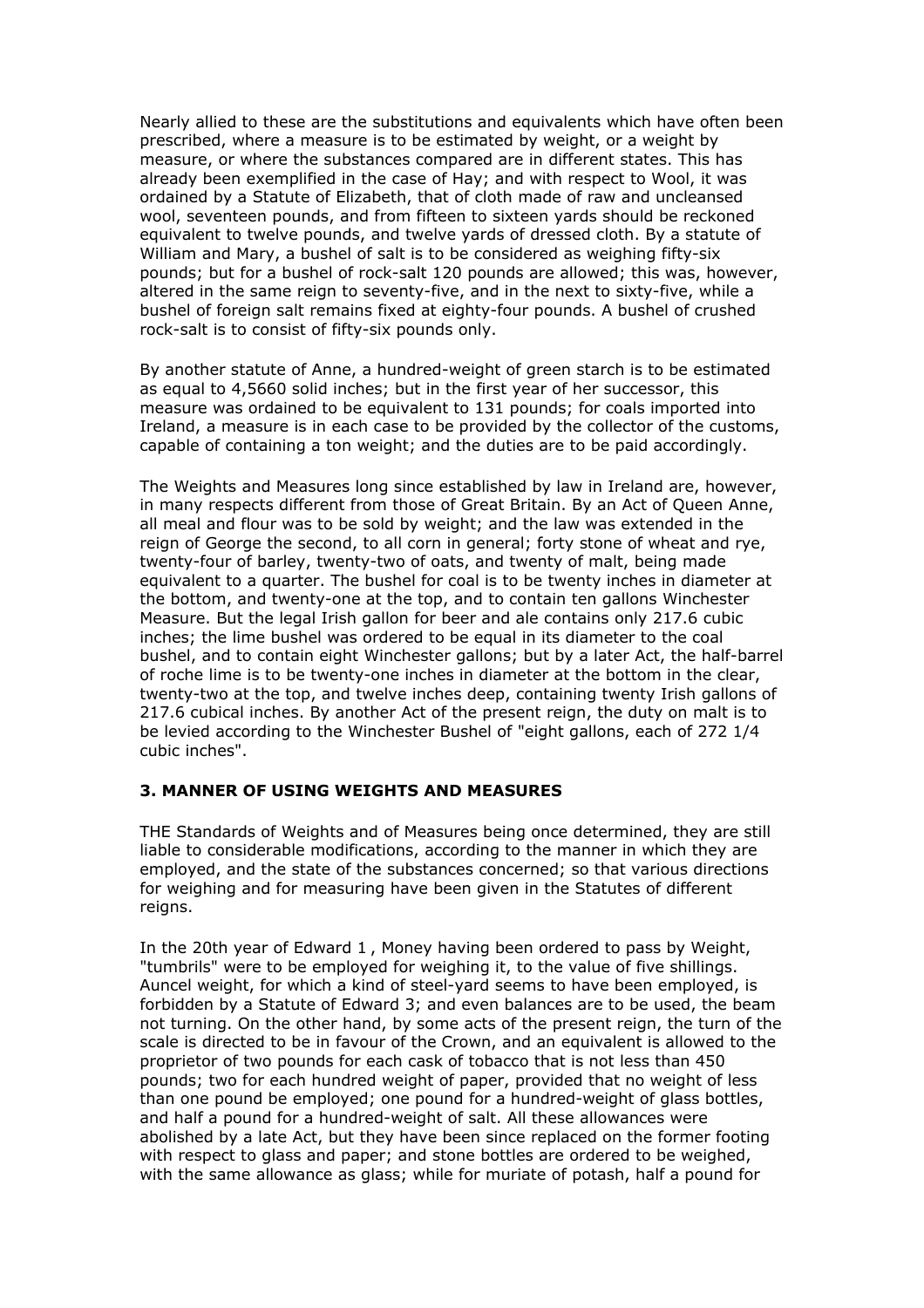each hundred-weight is allowed. The mode of estimating the tare, or weight of the package, is also determined in various cases; thus the tare of butter casks is to be ascertained after they have been well soaked and seasoned, or if they weighed dry, two or three pounds are allowed on each cask for soakage, and the tare must not be more nor less than twenty pounds per hundred-weight of the gross weight; and the tare of sugar casks is to be deduced from the weights of two of any given parcel, to be taken for the average weight of the whole. In weighing salt, an allowance is sometimes made for the effect of moisture.

In Measures of Length, the custom of interposing the Thumb, when cloth is measured by the yard, had been so universal, that the thumb came to be considered as a part of the measure; and in process of time an inch was substituted for it; so that the yard was made to consist of thirty-seven inches. Thus, in the reign of Henry 6, the aulneger is directed to provide for his own use, a cord twelve yards and twelve inches in length, adding a quarter of an inch to each quarter of a yard; although in that of Edward 4, the yard is to have "an inch" added to it, containing the breadth of a man's thumb. But by an Act of Queen Anne, each yard is to have an inch added to it, "instead of that which is commonly called a thumb's breadth"; and a few years later, a table thirty yards in length, is ordered to be provided at Blackwell-hall, at the expense of Christ's Hospital, each yard containing thirty-seven inches, for the better measuring of cloths. In Ireland, the statute-yard is directed to have the breadth of a thumb added to it, as is generally practised.

Nothing has been prescribed by the laws respecting any particular Temperature at which Measures are to be employed, the effect of any difference being too inconsiderable to be perceived in any common case; but the state of Moisture and Dryness is to by no means indifferent to the result, and particular directions have been given a multitude of Statutes, respecting the effect of wetting cloth, on the measure of its length and breadth. Thus, in the reign of Richard the third, it was ordained that cloths should be wetted before they are measured, and not afterwards stretched. By a Statute of George 2 , they are to be watered for four hours; and another directs, that they should be measured between four and six hours after they are washed or streamed. They must not be so stretched as to shrink more than a certain quantity in length and breadth, which has usually been a yard in a piece of twenty-eight yards, and a quarter in the breadth of seven quarters: sometimes a yard and a half has been allowed; and in other instances  $\frac{1}{36}$  of the length only, and  $\frac{2}{27}$  of the breadth; the proportion being different in different counties, and for different kinds of cloths. In linen cloth, a nail in a yard, or  $\frac{1}{16}$ , is allowed for the shrinkage in bleaching.

Respecting the mode of using Measures of Capacity, it is repeatedly enjoined that they are to be striked, that is, levelled with a strike at the top, and not heaped; except in the case of rents or tolls, where a contract may be supposed to have been established for a quantity comprehending the heap; the exception also extending in similar cases to other deviations from the established mode of measuring. The bushel of coals is also to be heaped, as well as the watermeasure of fruit.

It is equally unlawful, in measuring corn, to shake the bushel, so as to increase it virtual capacity; and any buyer shaking the measure is to forfeit the corn, and to pay a penalty besides. Malt, while it is undergoing the operations of the malthouse, is to be gauged, and not measured. Coal-keels are to be measured by dead weights, or otherwise, and marks to be fixed outside; to define the depth to which they sink in the water.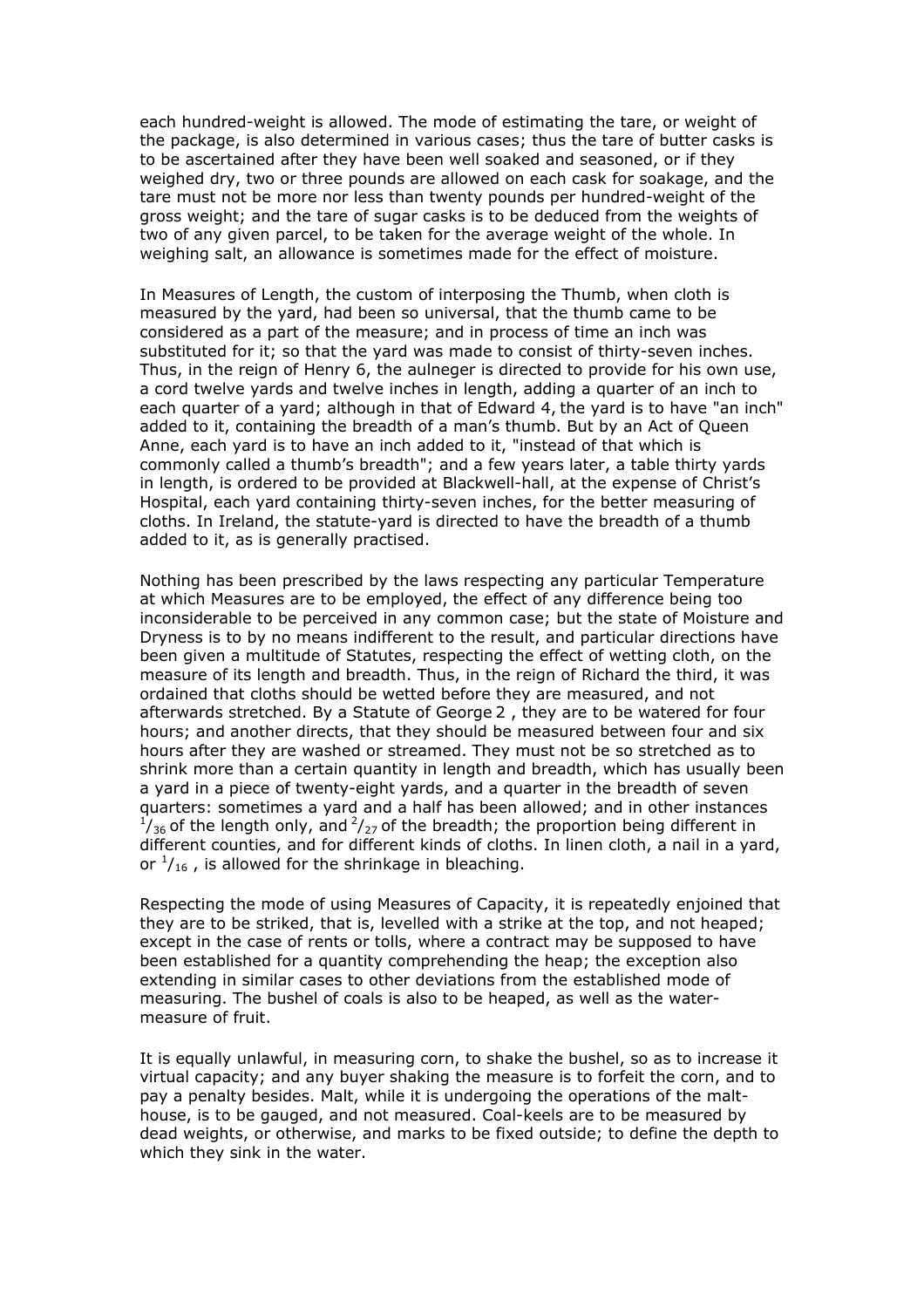#### **4. PERSONS CHARGED WITH THE CONTROL OF WEIGHTS AND MEASURES.**

THE description of the persons, who are made responsible for the execution of the Laws respecting Weights and Measures, is not the least important part of the legislative arrangements regarding them; and requires to be considered nearly in the historical order of time.

In the 51st year of Henry 3, an inquest of six persons is appointed for examining and marking Weights and Measures, but the time and place are not described. By a Statute of Edward 1 , the Wardens of the Exchange are required to provide tumbrils for weighing money, with Weights which are to be marked. Another ancient Statute directs that the Standards be sealed with an iron seal of the King; and that all measures be examined twice a year. An officer, styled the King's Aulneger, is required to measure cloths by a law of Edward the third.

By another Statute of Edward 3, in pursuance of the Intent of Magna Charta, the treasurer was directed to cause Standards to be made and sent into all the counties which were not already provided with them. Two or more persons in each county were empowered to enforce the employment of these Standards, by means of fine and imprisonment; but they seem to have performed their official duties with a very unpopular degree of severity; and four years afterwards the commissions were repealed. At a later period of the same reign, Standards of all kinds were ordered to be sent to the sheriffs of each county, who were to make proclamation that all persons might adjust their Measures and Weights by them.

By a Statute of Henry 4, cloths are not to be tacked until they have been measured by the King's Aulneger.

In the next reign, the Treasurer is directed to provide Weights for weighing the gold coin in circulation.

A Statute of Henry 6 requires all cities, boroughs, and towns, to procure a common Balance and Weights at their own expense, according to the Standard of the Exchequer, to be kept by the mayor or constable, within two months after the proclamation of the Act. A few years afterwards a common bushel was ordered to be added to them.

In the same reign, the King's gager is directed to measure all casks of wine before it is sold.

There are several Statutes of Henry 7, relating to the distribution of Standards throughout the country. Weights and Measures of brass are first ordered to be sent to the several cities and boroughs; members of parliament are then directed to take charge of these Standards for the county towns, and for a few cities, making in all forty-three places, enumerated in a schedule; and no Measures not marked are to be used in these places, nor any unlike them in others. It was however found that these Standards were materially defective, they were therefore ordered to be disused, and the cities and towns were at their own expense to send them to be altered, according to a new Standard Bushel, to be constructed in a manner prescribed by the Act, and to be kept in the Exchequer.

The Wardens of the Coopers are ordered, by a Statute of Henry the 8th, to take charge of the measurement of casks, and to mark them with St. Anthony's cross; and where there are no such officers, the same duty is imposed on the Mayors of the cities and towns.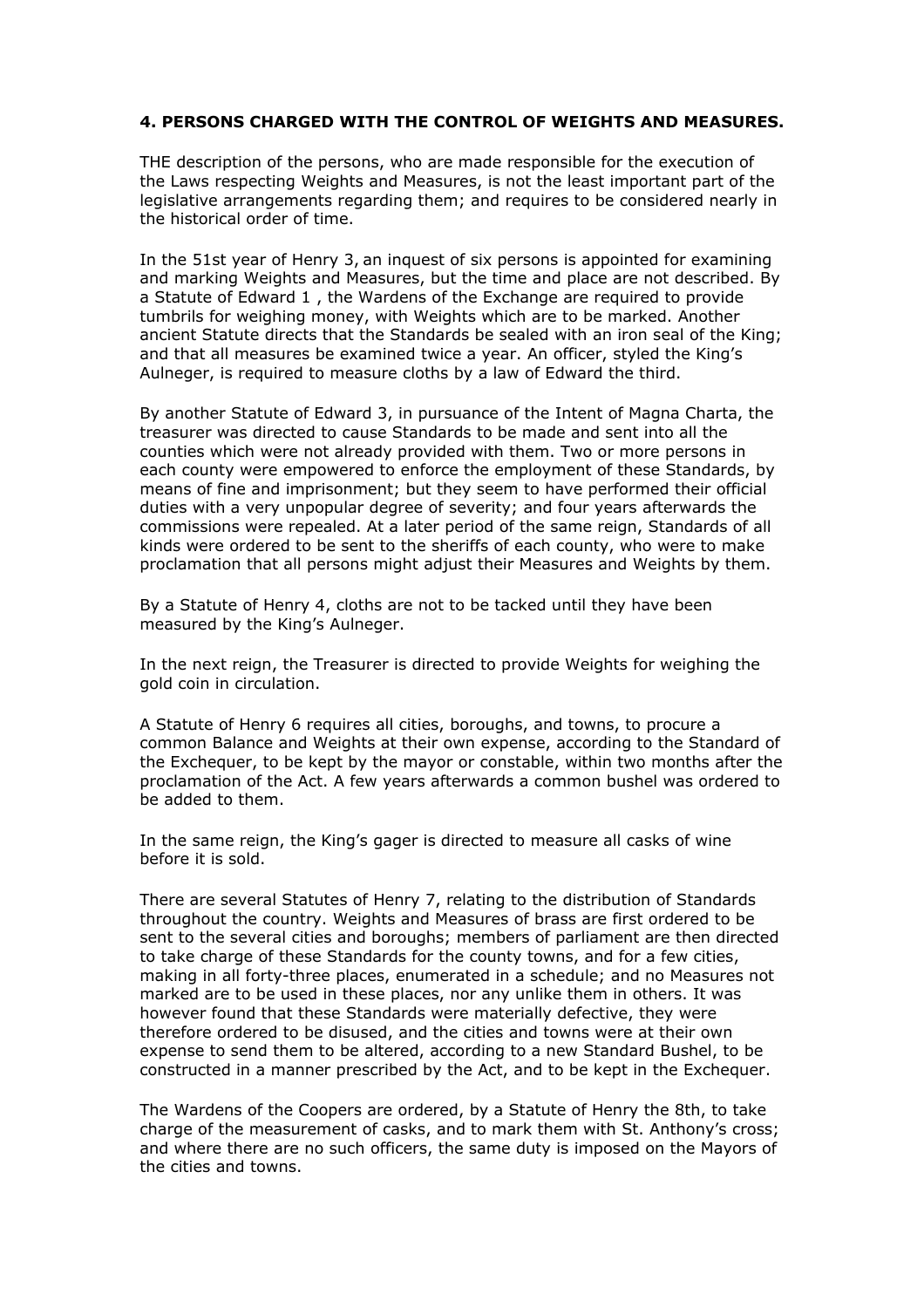A very energetic Statute of Charles 2, requires *that a measure of brass, gaged at the Act directs, be chained in every market, at the charge of the Corporation of the town, or of the proprietors of the market*; and that constables take care to seize and destroy all unstamped Measures. And by another Act, where there is no clerk of the market, nor other officer empowered to stamp or seal Measures comformable to the Standards, this charge is intrusted to the proprietors of the market.

The Collectors of Excise are directed, by a Statute of King William, to furnish the Mayors or chief officers of cities and towns with Standards at the public expense; and the mayors are to stamp all other Measures as adjusted by these Standards. But Colleges in the Universities are exempted from these regulations, within their own jurisdictions.

By the Act of Union, the different burghs throughout Scotland are required to take charge of the English Standards, which are to be sent down to them, as duplicates of the Standards in the Exchequer. In general, appointments of persons to superintend the regulation of Weights and Measures have been connected with local arrangements of police, and have been limited in the extent of the functions intrusted to them. Thus, in London, the iron or copper fittings of Coal Measures are to be stamped at Guildhall; in Yorkshire, sworn searchers are appointed for remeasuring cloths, and registering the deficiencies which they may detect. A land coal-meter's office is established for Westminster. A dean of guild, in some royal burgh, is to mark the Measures of lint-seed and hemp-seed to be used in Scotland. Commissioners of roads are to erect weighing engines for carriages. An annoyance jury is appointed in Westminster, with power to break and destroy false or unmarked Weights and Measures, and to fine offenders. A particular coal-measurer is to officiate at Lincoln; and in the parish of Mary-lebone, inspectors of Weights, Balances, and measures, are to examine all shops and warehouses, at least every month, Measures of milk being in particular specified by the Act as included; and a Balance is to be kept at the court-house of the parish, where the proper officers are to mark such measures as agree with the Standards.

Fulling-mills, in general, are to have a board twelve feet long for measuring cloth; and clothiers' tenters are also to have the lengths of yards marked and numbered on them.

For the regulation of the weight of gold and silver coins, it was thought necessary, in the early part of the present Reign, to direct the warden of the mint to prepare standard weights, and to stamp such other weights as should agree with them, giving notice of the form of the stamps in the London Gazette.

There are several Acts of late date, by which the justices of peace in the different counties are required to enforce the laws respecting Weights and Measures; for instance, to cause a Standard Bushel to be kept in each market town, and to appoint examiners at their quarter sessions, who are to be required to inspect shops of all kinds once a month; and to be paid out of the county rate for their trouble. Standard Weights are also to be procured at the expense of the same fund, and to be deposited with the clerk of the peace, or some other proper person. But by a subsequent Act, this appointment is directed to be made at the petty sessions, and the vestries of parishes are allowed to recommend persons to be appointed examiners, provided that they have previously procured the necessary standards, paying the salaries of the examiners and the expense of the standards out of the poor rates. A subsequent Act enforces regulations nearly similar with respect to Measures. In Ireland, weighmasters are directed to be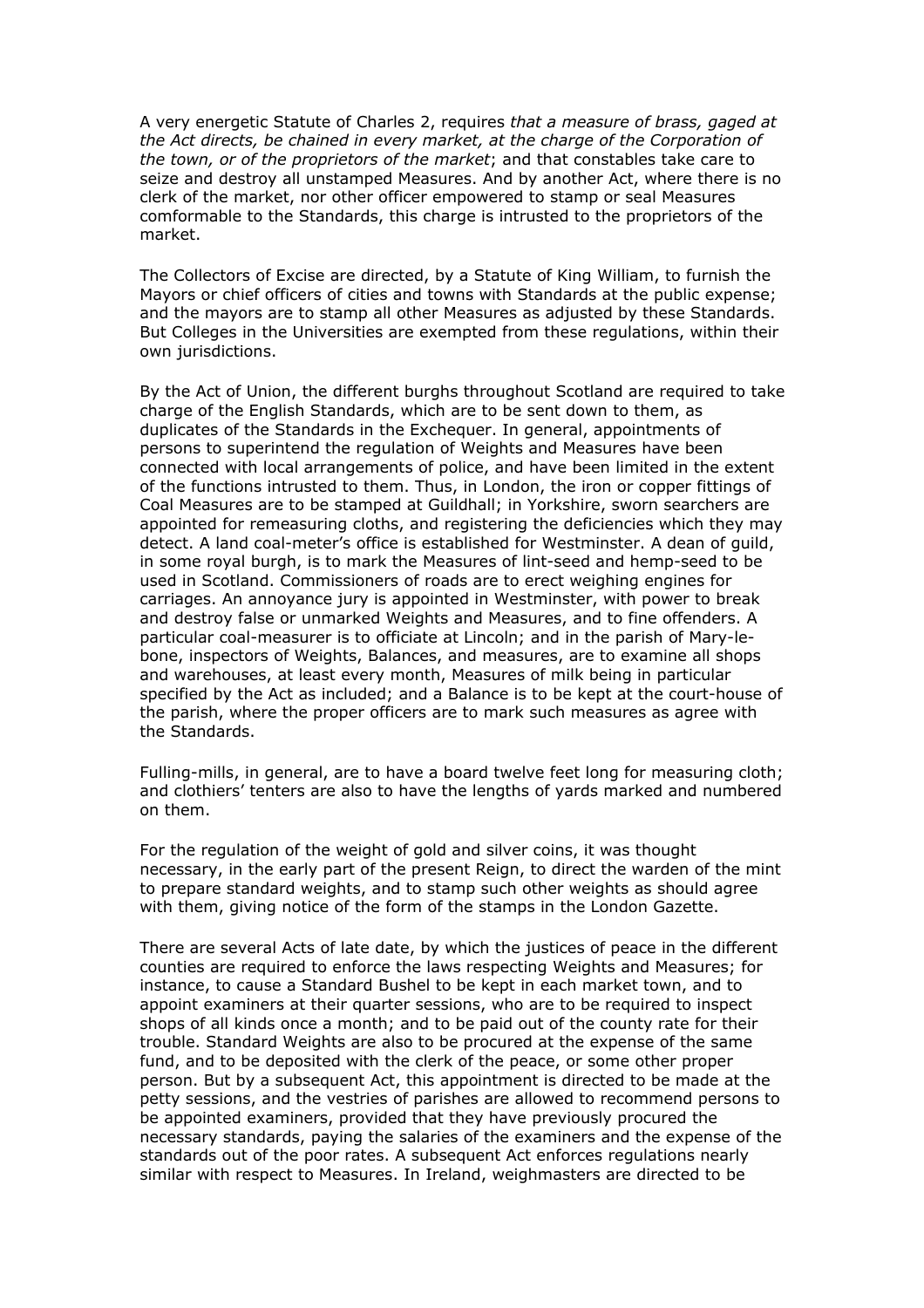appointed in all places by the chief magistrate; and further directions are given in some late Acts respecting their proceedings in the examination of butter, with minute regulations respecting the tasting and marking it.

The magnitude of a Cran, for measuring herrings, is to be determined by the Commissioners of the Herring Fishery.

### **5. PENALTIES AND PUNISHMENTS**

THE offences against the laws relating to Weights and Measures are of various denominations, and the nature and extent of the punishments and penalties appropriated to each are also considerably diversified; so that it becomes necessary, for a clear view of the subject, to establish some subdivision of its parts. The first great distinction that naturally occurs is, that the intention of these legislative measures may either be to save labour and to avoid confusion, or to prevent injustice and punish fraud. And the former description of regulations only belongs strictly to the subject which we have to consider; but it is extremely difficult to make this distribution of the penal ordinances which have been enacted, and it will be most convenient to enumerate the several offences to be punished, under eight different heads:, I. Using or keeping illegal or unmarked Weights or Measures: II. Using false Balances and fraudulent Weights: III. Illegal modes of using Weights or Measures: IV. Omission of weighing, measuring, or marking: V. Deficiency, or Excess, in articles weighed or measured, as compared with the magnitude prescribed by law: VI. Neglect of officers with regard to Standards or to measurements: VII. Disregard of precautionary regulations of different kinds: VIII. Any undefined fraud or negligence relating to Weights and Measures.

I. Using illegal Weights or Measures., An ancient Statute of Henry 3, Edward 1 or 2, ordains, that persons using unsealed Measures be "grievously amerced." By a Statute of Edward 3, persons selling or buying by other Weights than the Standards are to be fined at the King's will. Under Richard 2, false Weights and Measures were to be burned by the clerk of the market; and by another Statute, unity of Weights and Measures is directed to be observed throughout the realm, on pain of imprisonment for half the year, and making up double the loss, except in the county of Lancaster. Corn, sold otherwise than by the quarter of eight bushels, was also to be forfeited. By an Act of Charles 1, a penalty of five shillings is imposed on any person selling by or keeping any Weight or Measure other than after the Standard of the Exchequer, with the exception of Water Measure, which is however forbidden by a Statute of Charles 2, and this Statute renders it unlawful to *sell corn or salt in any place by any other Measure than the Winchester Bushel, under penalty of forty shillings for every offense*. And magistrates are to be fined 5*l*. for neglecting to enforce this law. By a temporary Act of William and Mary, a fine of 5*l*. was imposed during the war with France, on all persons selling wine otherwise than in pewter measures; but the fine was soon afterwards reduced to one-half. By a later Act of the same sovereign, all publicans are required to have an authenticated ale quart, on pain of forfeiting from ten to forty shillings. And if they do not sell by this measure, they are deprived of the privilege of detaining goods for the security of their reckoning. All mayors neglecting to stamp measures are also to be fined 5*l*. A Statute of George the second imposes a fine of five shillings an ounce for all plate not sold by Troy weight. In the parish of Mary-le-bone, besides the destruction of false weights and measures, and the imposition of a pecuniary penalty, offenders are still further disgraced by the publication of their names in the Daily Advertiser, and the printer of the paper is indemnified for their insertion.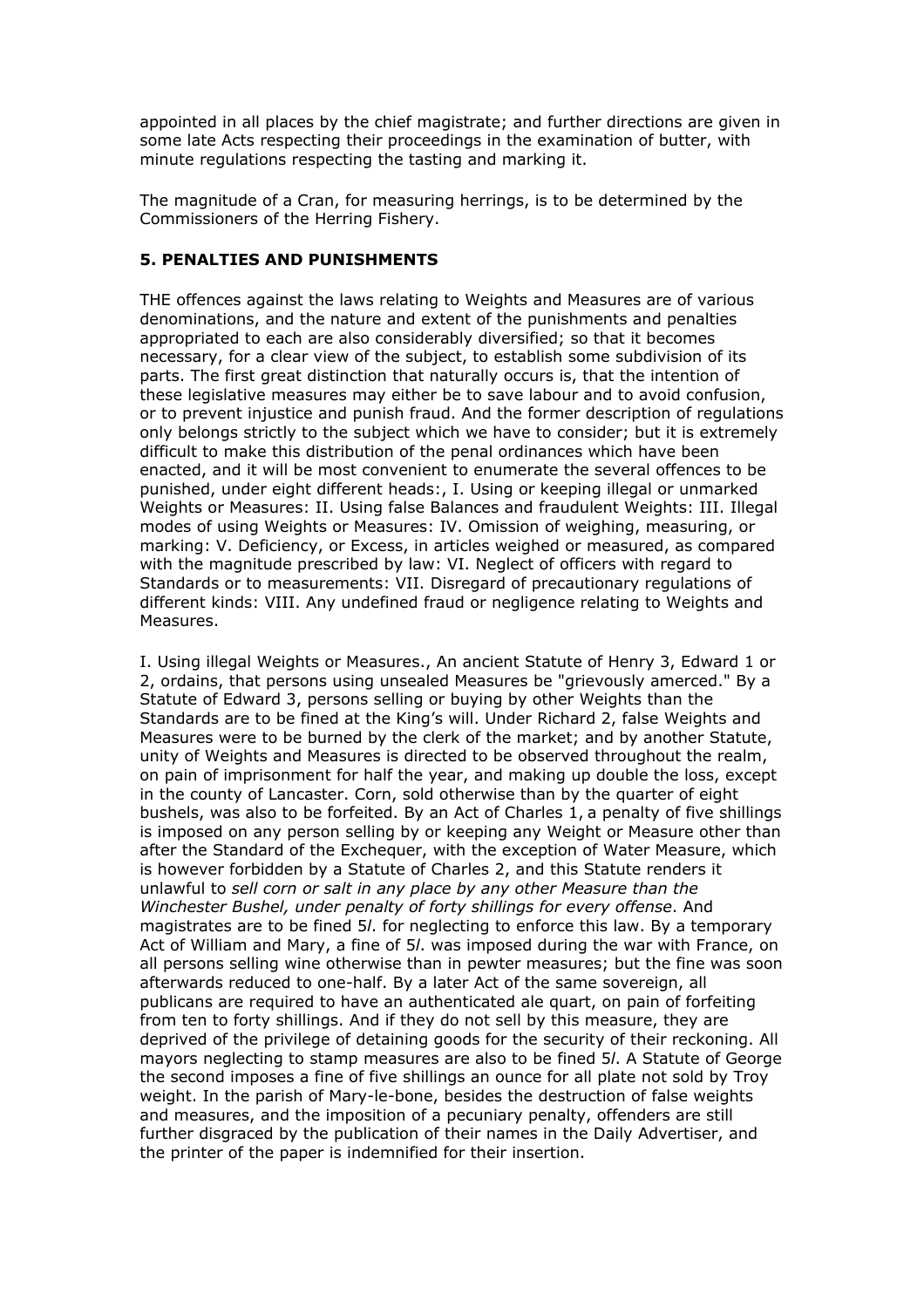II. Using false Balances or fraudulent Weights., In the reign of Henry the seventh, a fine of twenty shillings was imposed on pewterers and braziers "having deceivable and untrue beams, that one of them would stand even with twelve pound weight at one end against a quarter of a pound at the other end." By a Statute of George 1, planters of hops using false weights are to forfeit 20*l*. Glassmakers, and several other descriptions of tradesmen subject to the excise-laws, were also afterwards subjected to a fine of 50*l*. for not keeping proper scales; and by an Act of the present reign, the penalty on false balances was doubled; its former amount having been found sometimes less than the duties to be paid on one weighing. Still more lately it was raised, in the case of tobacconists, to 200*l*.

III. Illegal modes of using Weights or Measures., By a Statute of Edward 3, it is directed, that Balances are not to turn, and that persons defrauded be enabled to recover quadruple damages, and that the transgressor be fined and imprisoned for a year; but it is scarcely probable that this severity was intended to prevent the turn of the scale in favour of the purchaser. The stretching of cloth to excess may be considered as an illegal mode of measuring it, and it was forbidden by a Statute of Edward 6, since repealed, under a penalty of 5*l*. to stretch cloth more than a yard in a piece, and a fine of 20*l*. was imposed for using any engine to stretch it. By two Acts of Charles 2, the buyer of salt or corn shaking the bushel, to increase its capacity, was subjected, besides the forfeiture of the article, to a fine of forty shillings. There is, however, an unrepealed Statute of King William, which imposes a penalty of 5*l*. on the sale of salt in any other manner than by weight.

IV. Omission of weighing, measuring, or marking., A repealed Statute of Edward 3 directed, that cloths exposed to sale, without being sealed by the aulneger, should be forfeited; another Statute of the same reign enacts, that wine, sold without gaging, shall be forfeited to the King. A statute of Richard 2 inflicts the penalty of forfeiture on cloths exposed to sale tacked up, so that they cannot be examined by the buyer: dowlas, not marked, is condemned to be forfeited; ungaged casks, and the beer or ale exposed to sale in them, are also to be forfeited, and the seller is to pay a fine of ten shillings on each cask; the same penalty has also been imposed on each piece of cloth not marked according to law; and by a later Act, if cloth is sold without a proper stamp, one-sixth of it is to be forfeited: vendors of coals, in London and its neighbourhood, not providing legal tickets, are to pay a fine of 50*l*. and carmen 5*l*.; carmen are also liable to a fine of 10*l*. if they neglect to carry a bushel in their waggons: a fine of 50*l*. has been imposed on the proprietors of spirits not marking the casks; and casks of wine not marked are to be forfeited, together with their contents: the penalty for printing unstamped paper for furniture, amounting to 20*l*. for each piece, relates as well to the payment of the duty as to the determination of the measure: coopers, not marking butter-casks, have lately been rendered liable to a fine of 10s. for each offence.

V. Deficiency, or excess, in Weight or in Measure., By an ancient law of Richard the first, broadcloth not two yards between the lists was to be seized and burned: in the reign of Henry 3, the pillory and tumbril were decreed for the punishment of bakers and brewers offending in their Weights and Measures, the assize of bread and ale having been then newly regulated, according to the prices of corn. By a repealed statute of Edward 3, cloths not of the prescribed length were forfeited if exposed to sale. In the time of Henry 6, wine, herrings, eels, and salmon, imported in casks short of measure, were ordered to be forfeited to the lord of the town, and one-fourth to the informer; but afterwards, under Edward 4, a fine of 6s 8d a cask was imposed for salmon, and 3s 4d for herrings. Forfeiture was also the penalty for deficiencies in the weight of foreign gold, the pound not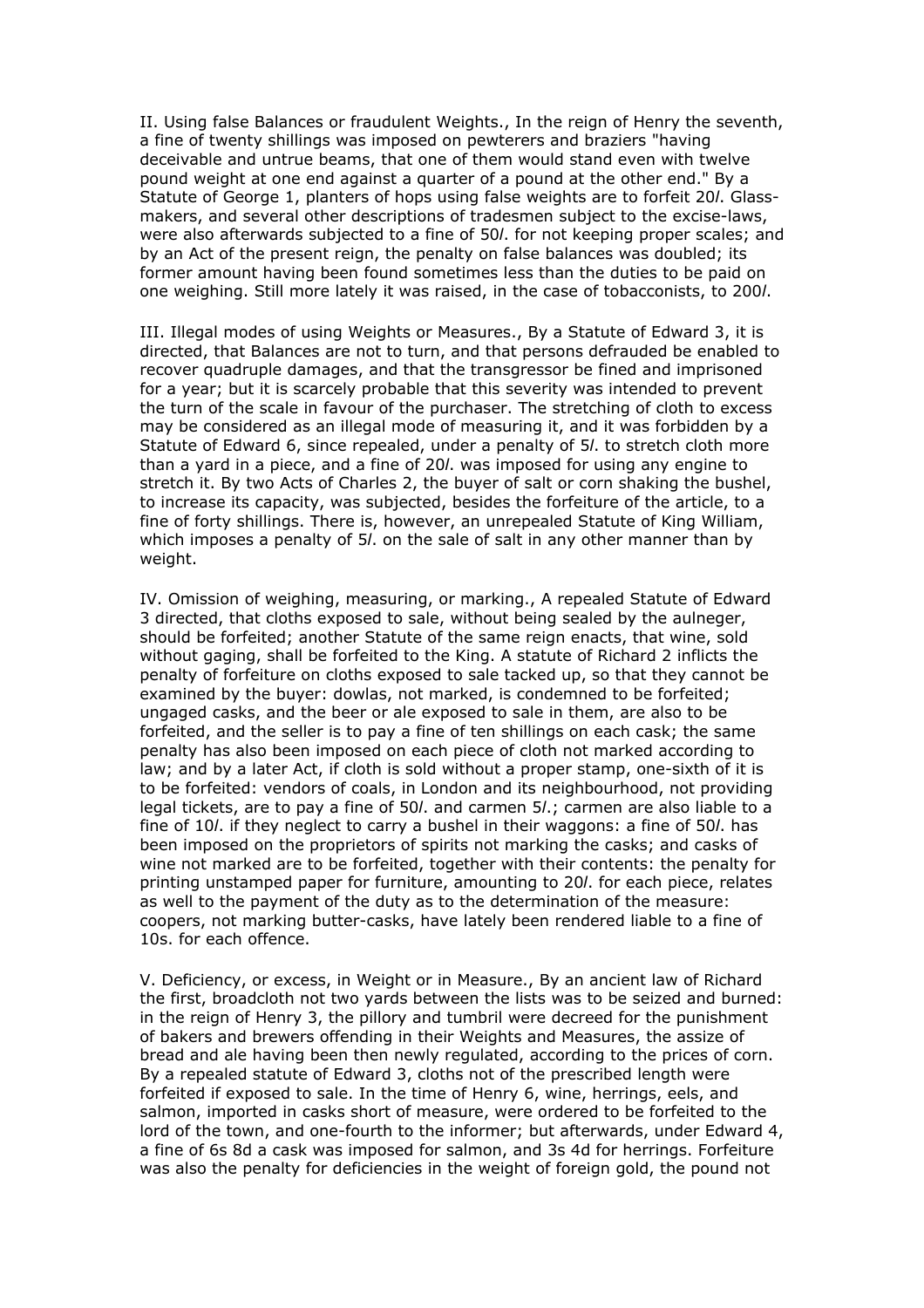containing twelve ounces; but perhaps this offence should rather be referred to the use of illegal Weights, than to a defect in a Weight prescribed by law. Defects in the dimensions of fire-wood have been variously punished, by fine and forfeiture, or by forfeiture only; beechwood, however, was exempted from the assize. Each half-gallon of honey, deficient in a cask, rendered the seller, by an Act of Elizabeth, liable to a fine of 5s. Deficiencies in the measure of fruit, established by Queen Anne, were made punishable by a fine of 10s. By a Statute of George 2, clothiers, in some parts of Yorkshire, were made liable to penalties of 10s. 15s. and 20s. for each successive inch that their cloth should be found deficient in breadth. Persons bringing trusses of straw, under weight, to the London markets, are to be fined 1s. for each truss. Excesses in Weight or Measure are seldom punishable; but in the case of wagons or carts carrying more than the weight allowed, the proprietors are liable to forfeit any one of their horses, to any person who shall seize it. Keels over-loaded with coals are also made liable to forfeiture.

VI. Neglect of Officers - An old Statute of Henry 3, Edward 1, or 2, ordains, that the Standards of bushels, gallons, and ells, shall be sealed and safely kept, "under pain of a hundred pounds." Penalties of 10*l*, 5*l* and 2*l*, were respectively imposed in the reign of Henry 6, on cities, boroughs, and towns neglecting to provide a Balance and Weights: in that of Henry 7, a find of 10*l* for towns not sending Standards to be regulated at the Exchequer, and 20*l* for not destroying all others. Gagers are made liable to a penalty of quadruple the value of any deficiency in the liquid sold in a cask falsely gaged. Magistrates are fined 5*l* or 10*l* for omitting to enforce uniformity of Weights and Measures, and to mark the Measures when required; and the proprietors of markets 5*l* for neglecting to provide a brass Measure to be chained in each market. By an Act of George 2, a penalty of 50*l* is imposed on undue measurement of coals, and for the servants concerned, imprisonment from fourteen to thirty days; but a subsequent Statute makes the penalty on coal meters 40s. for each bushel deficient.

VII. Disregard of precautionary Regulations. - Cloth is not to be stretched by tenters after its dressing is completed, under penalty of 20*l*. Casks are not to be made by brewers, on pain of forfeiting 3s 4d for each. Fulling-mills are liable to a fine of 10*l* if not provided with a proper measuring board. Buyers or sellers of reels, of unlawful dimensions, are to forfeit from 10s to 40s. Persons bringing straw to the London markets, otherwise than in trusses, are to be fined 20s.

VIII. Undefined Frauds or Negligences. - Mayors are authorised to punish Frauds by fines of 6s 8d. and 13s. 4d. and then with the pillory. Butter "falsely packed" was to be forfeited by a Statute of Charles 2, and by a late Act, frauds in packing butter are punished by a find of 30*l*. Another modern Statute imposes a fine of 10*l* for each pound of thread falsely reeled or made up. It is however obvious, that most of these frauds might, without much impropriety, be referred to the head of Deficiencies.

#### **6. GENERAL REMARKS**

The Weights or Dimensions, assigned by law to different articles of commerce, do not enter immediately into the question of the determination and modifications of Weights and Measures, abstractedly considered; although it is necessary, in many instances, to attend to the effect which any variations of the Statutes might produce in the multifarious regulations of this kind which have been introduced into the Statute Book, many of them only to be altered or repealed, as fuller experience showed their inutility. In an Act which still remains in force, it is observed, that "great prejudice arises to the Linen Manufacture by reason that